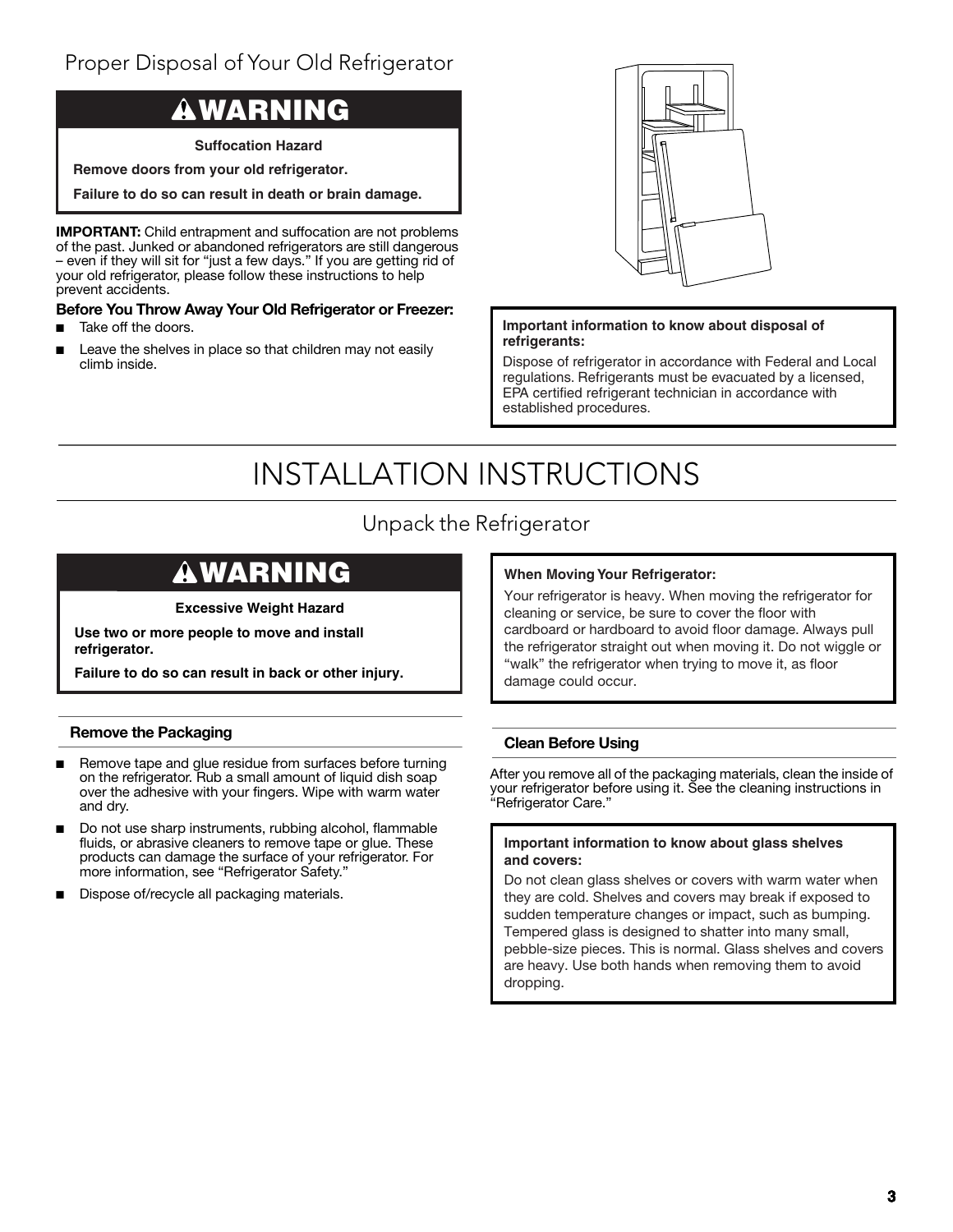# Remove and Replace Refrigerator Doors

**NOTE:** Measure the width of your door opening to see whether or not you need to remove the refrigerator doors to move the refrigerator into your home. If door removal is necessary, see the following instructions.

**IMPORTANT:** If the refrigerator was previously installed and you are moving it out of the home, before you begin, turn the refrigerator control OFF. Unplug the refrigerator or disconnect power. Remove food and adjustable door or utility bins from doors.

Gather the required tools and read all instructions before removing doors.

**TOOLS NEEDED:** 3/16" hex key and a #2 Phillips screwdriver

# **WARNING**

**Electrical Shock Hazard**

**Disconnect power before removing doors.**

**Failure to do so can result in death or electrical shock.**

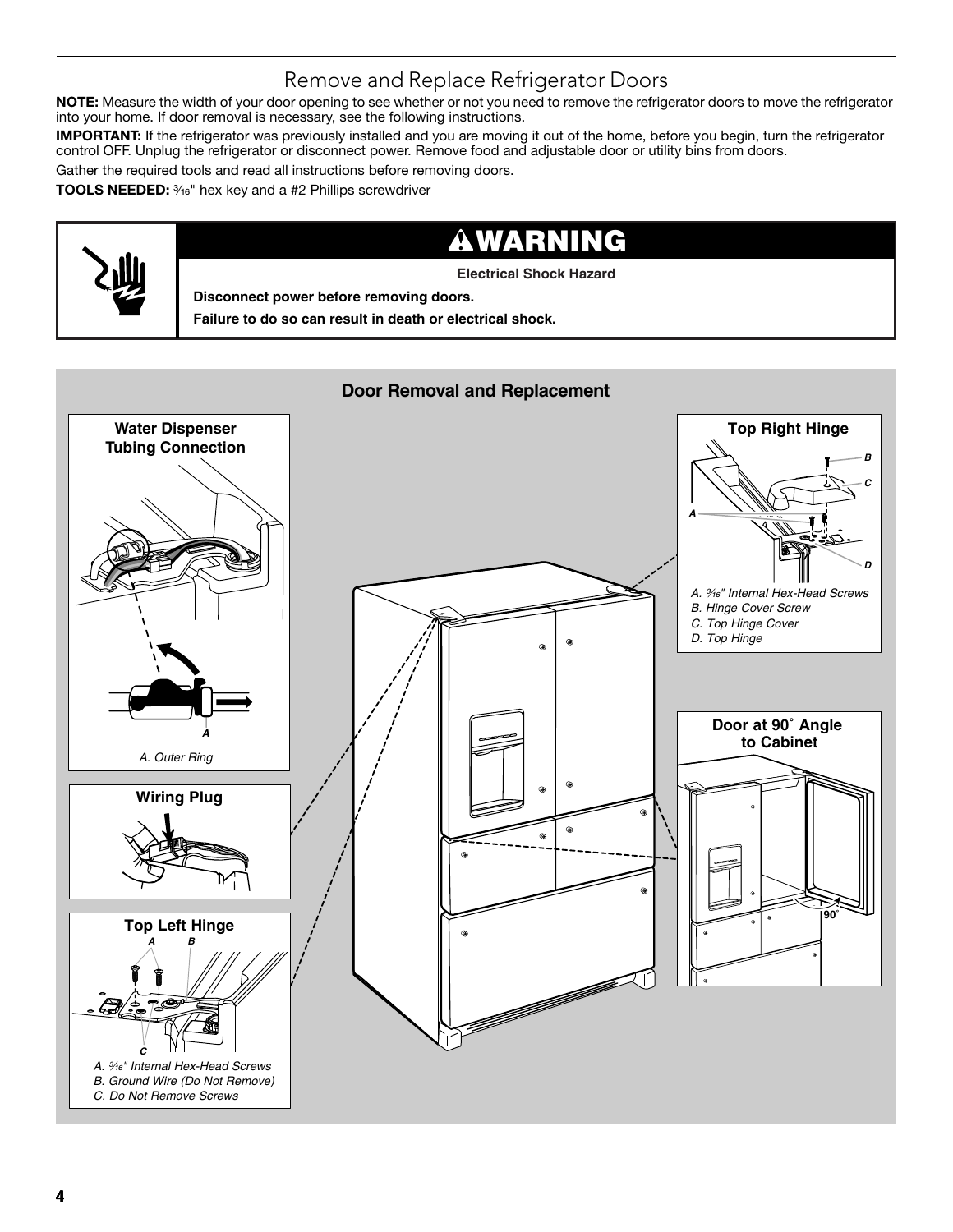# **Bottom Door Hinge**

For your convenience, the refrigerator doors have bottom hinges with door closers. These closers allow the doors to swing fully closed with just a gentle push.

**IMPORTANT:** So that the closers feature will operate properly, the doors must be removed only when open to a 90° angle to the front of the cabinet. If one or both doors were not at a 90° angle when removed, the bottom door hinge must be reset.



# **Reset the Door Hinge**

- **1.** Lift the door from the bottom hinge pin and place it on a flat surface.
- **2.** Using a driver with a #2 square bit, remove the bottom hinge with the bushing from the cabinet.



*A. Bushing B. Hinge base* **3.** Insert the bottom hinge and bushing into the corresponding slot in the bottom of the door.

**NOTE:** Make sure that the base of the hinge is parallel to the bottom of the door.



*A. Hinge base parallel to the bottom edge of the door*

**4.** Turn the hinge until the hinge base is at a 90° angle to the bottom edge of the door.



*A. Hinge base turned to a 90° angle with the bottom edge of the door* 

- **5.** Remove the hinge from the door. Using a driver with a #2 square bit, reattach the bottom hinge to the refrigerator cabinet.
- **6.** The hinge is now reset and prepared for the door to be replaced. See "Replace Refrigerator Doors" later in this section.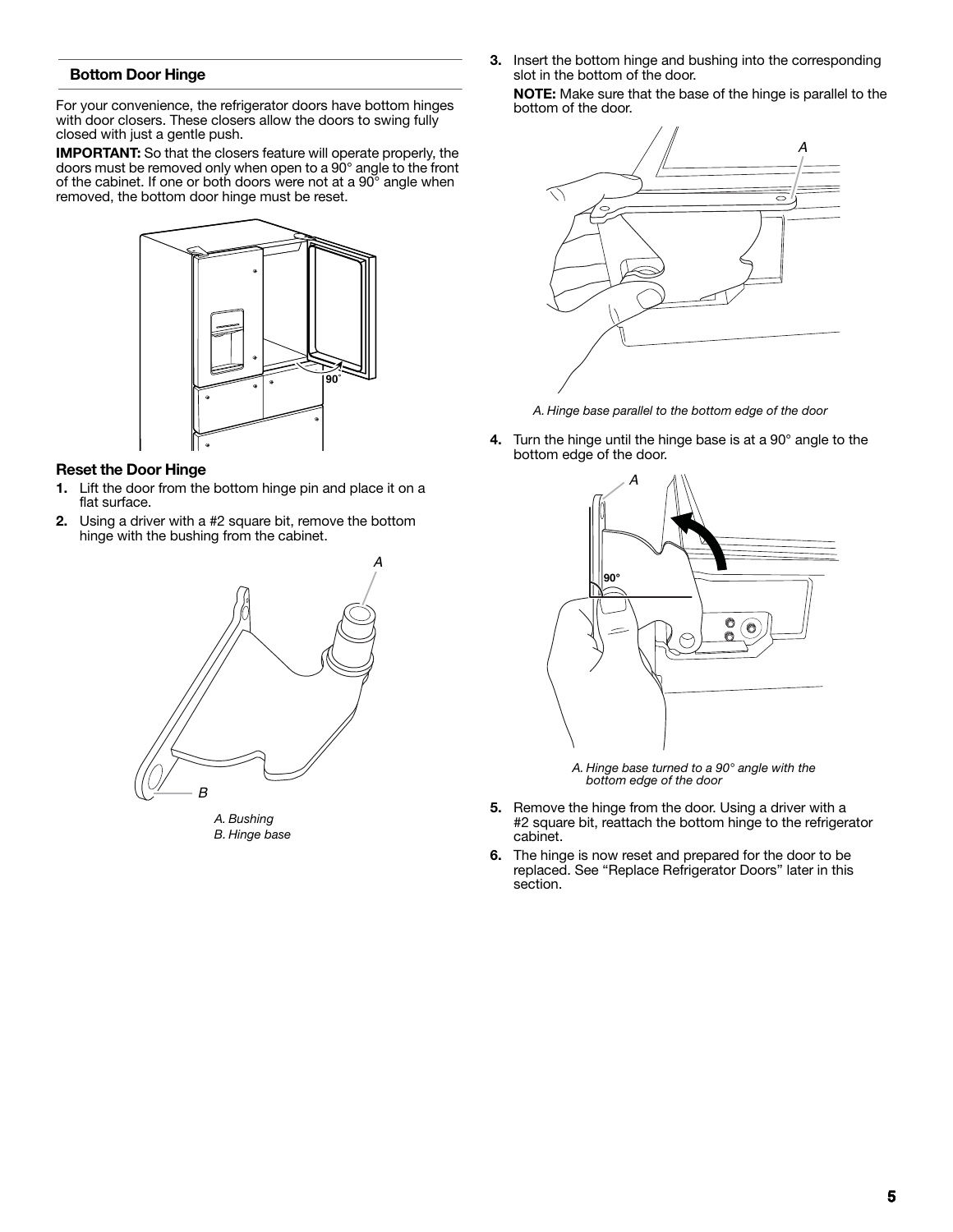# **Remove Refrigerator Doors**



# **Remove Right-Hand Refrigerator Door**

- **1.** Unplug refrigerator or disconnect power.
- **2.** Keep the refrigerator doors closed until you are ready to lift them free from the cabinet.

**NOTE:** Provide additional support for the refrigerator door while the hinges are being removed. Do not depend on the door gasket magnets to hold the door in place while you are working.

- **3.** Using a Phillips screwdriver, remove the cover from the top hinge.
- **4.** Using the <sup>3/16</sup>" hex key, remove the two internal hex-head screws from the top hinge and set aside.

**NOTE:** Do not remove the two locator screws. These screws will help you align the hinge when you replace the door.



*A. Top hinge cover screw B. Top hinge cover*

*C.* ³⁄₁₆*" Internal hex-head screws D. Top hinge*

# **WARNING**

**Excessive Weight Hazard**

**Use two or more people to lift the refrigerator door.**

**Failure to do so can result in back or other injury.**

- **5.** Open the door until it is at a 90° angle to the front of the cabinet.
- **6.** Lift the refrigerator door from the bottom hinge pin. The top hinge will come away with the door.

## **Remove Left-Hand Refrigerator Door**

**IMPORTANT:** The tubing and wiring for the water dispenser run through the left-hand door hinge, so they must be disconnected before removing the door.

**1.** Using a Phillips screwdriver, remove the cover from the top hinge.



*A. Top hinge cover screw B. Top hinge cover*

**2.** Disconnect the water dispenser tubing located on top of the door hinge by firmly pulling up on the clasp. Then, pull the tubing out of the fitting.

**NOTE:** The water dispenser tubing remains attached to the left-hand refrigerator door.



- **3.** Disconnect the wiring plug located on top of the door hinge.
	- Grasp each side of the wiring plug. With your left thumb, press down to release the catch and pull the sections of the plug apart.

**NOTE:** Do not remove the green, ground wire. It should remain attached to the door hinge.



**4.** Using the <sup>3</sup>/<sub>16</sub>" hex key wrench, remove the two internal hex-head screws from the top hinge and set aside.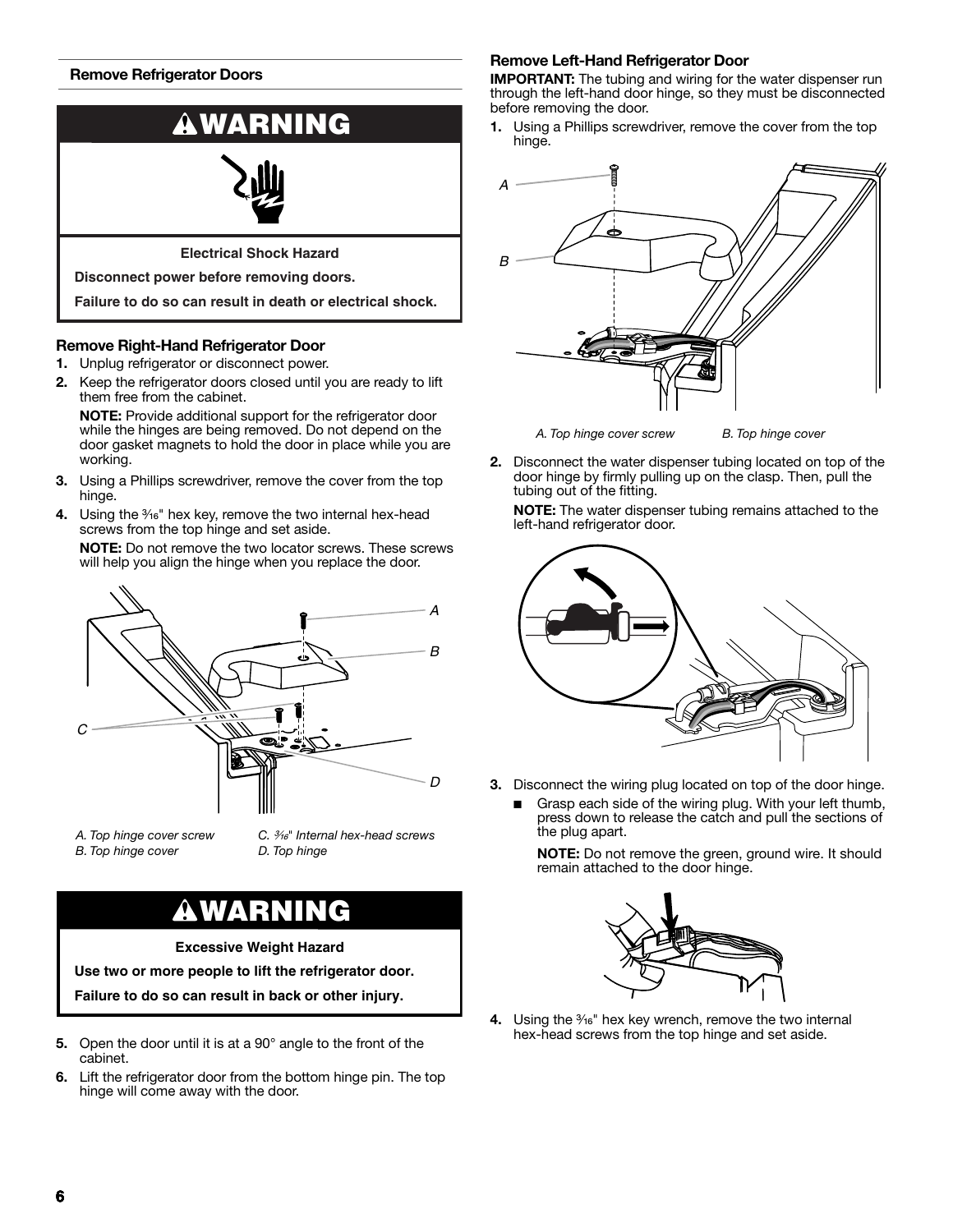# **NOTES:**

- Provide additional support for the refrigerator door while the hinges are being removed. Do not depend on the door gasket magnets to hold the door in place while you are working.
- Do not remove the two locator screws. These screws will help you align the hinge when you replace the door.



- *A.* ³⁄₁₆*" Internal hex-head screws B. Ground wire (Do not remove)*
- *C. Locator screws (Do not remove)*
- **5.** Open the door until it is at a 90° angle to the front of the cabinet.
- **6.** Lift the refrigerator door from the bottom hinge pin. The top hinge will come away with the door.

**NOTE:** It may not be necessary to remove the bottom hinges and brake feet assemblies to move the refrigerator through a doorway.

Only if necessary, use a driver with a #2 square bit tip to remove the bottom hinges and a <sup>3/8</sup>" nut driver to remove the brake feet screws.

### **Replace Refrigerator Doors**

**IMPORTANT:** To avoid damage to the refrigerator doors, they must be replaced at a 90° angle to the front of the cabinet. You should not have to force the door onto the hinge if it is at the correct angle.

### **Replace Right-Hand Refrigerator Door**

- **1.** Holding the right-hand door at a 90° angle to the front of the cabinet, set the door onto the bottom hinge pin.
- **2.** Insert the top hinge pin into the open hole in the top of the refrigerator door.
- **3.** Using the two <sup>3</sup><sup>16</sup>" internal hex-head screws, fasten the hinge to the cabinet. Do not tighten the screws completely.

### **Replace Left-Hand Refrigerator Door**

**IMPORTANT:** Do not intertwine the water tubing and wiring bundles when reconnecting them.

- **1.** Holding the left-hand door at a 90° angle to the front of the cabinet, set the door onto the bottom hinge pin.
- **2.** Using the two <sup>3</sup><sup>16</sup>" internal hex-head screws, fasten the hinge to the cabinet. Do not tighten the screws completely.
- **3.** Reconnect the water dispenser tubing.

**Style 1 -** Insert the tubing into the fitting until it stops and the outer ring is touching the face of fitting.

**Style 2 -** Insert the tubing firmly into the fitting until it stops. Close the clasp around the tubing. The clasp snaps into place between the fitting and the collar.

- **4.** Reconnect the electrical wiring.
	- Push together the two sections of the wiring plug.

# **Final Steps**

- **1.** Completely tighten the four internal hex-head screws (two on the right-hand door hinge and two on the left-hand door hinge).
- **2.** Replace both top hinge covers.

# Remove and Replace Drawer Fronts

Depending on the width of your door opening, it may be necessary to remove the drawer fronts to move the refrigerator into your home.

## **IMPORTANT:**

- If the refrigerator was previously installed and you are moving it out of the home, before you begin, turn the refrigerator control OFF, and unplug the refrigerator or disconnect power. Remove food from the drawers.
- Two people may be required to remove and replace the drawer fronts.

**Tools Needed:** Flat-blade screwdriver

# **Refrigerated Drawers**

# **Remove the Drawer Fronts**

**1.** Open the drawer to its full extension. Grasp the sides of the interior bin, and then lift up and out to remove.



**2.** Left-hand drawer only: Remove the wiring connection cover. Press in on the side of the cover to release the tab from the slot, and then pull the cover away from the bracket.



*A. Cover tab B. Wiring connection cover*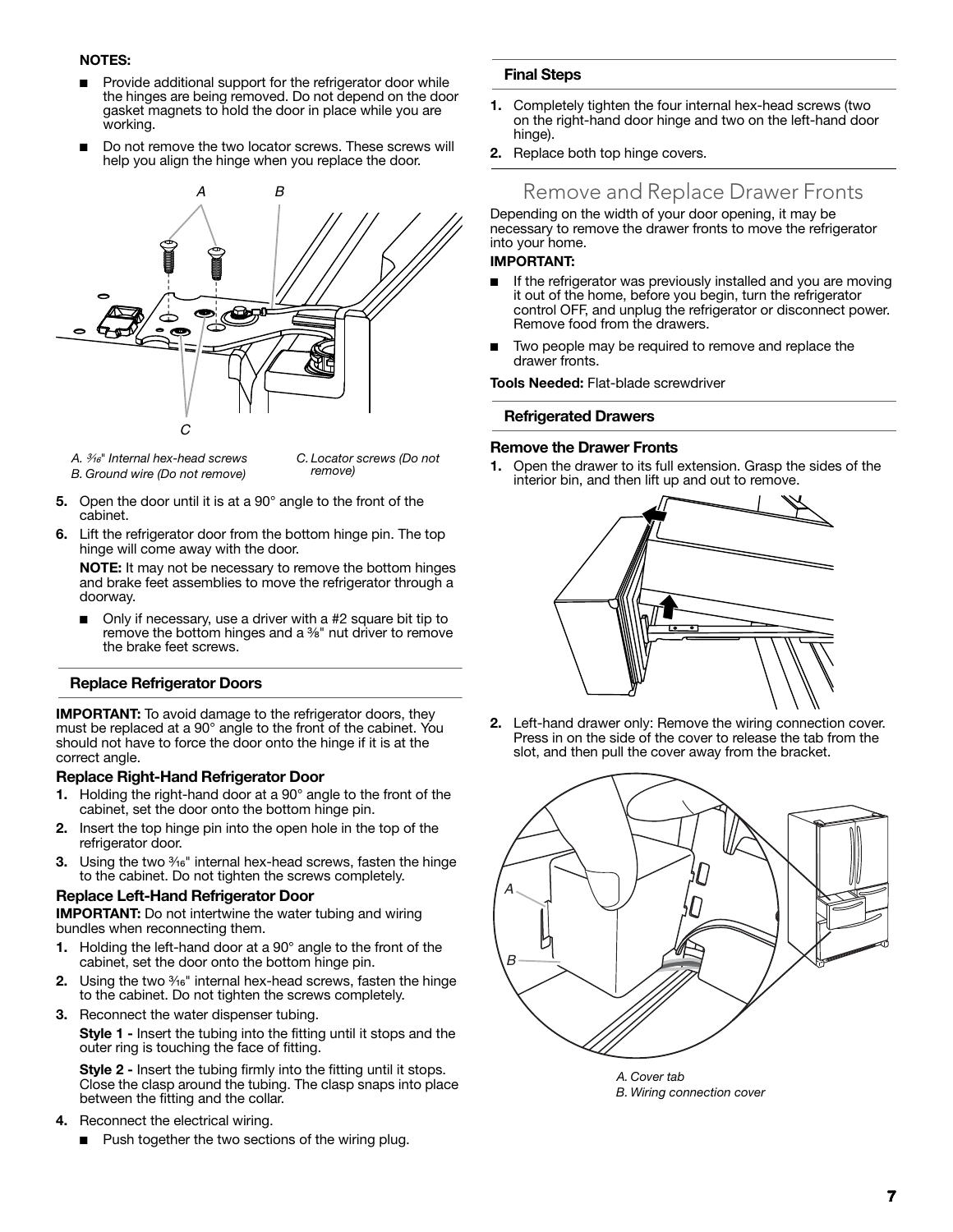**3.** Left-hand drawer only: Disconnect the wiring.

**NOTE:** The drawer front of the left-hand refrigerated drawer is connected to the temperature control by wires running underneath the drawer glide. Before removing the drawer front, the wires must be disconnected.

On one side of the wiring connector, insert the screwdriver blade between the connector tab and the connector to release. Repeat for the opposite side. Pull the wiring connector apart.



- **4.** Remove the drawer front.
	- Push up on the lever at the bottom of the drawer glide bracket to release the drawer front from the bracket.
	- Lift the drawer front up and off the drawer glide brackets.



*A. Drawer glide bracket B. Release lever*

**5.** Slide the drawer glides back into the refrigerator.

# **Replace the Drawer Fronts**

- **1.** Pull out the drawer glides until they are fully extended.
- **2.** Push up on the lever at the bottom of the drawer glide bracket to open. Insert the drawer front bracket into the drawer glide bracket and release the lever.

**NOTE:** It helps if one person holds the drawer glides steady while another person aligns the drawer front and connects the brackets.

- **3.** Left-hand drawer only: Reconnect wiring.
	- Align the two ends of the wiring connector and push them together until you hear a "click" sound and feel the tabs snap into place on the connector.
	- Gently pull on the wiring connection to ensure the wiring connection is completely seated. Replace the wiring cover.

**NOTE:** The wiring connection must be complete for the drawer temperature control to operate.



- **4.** Left-hand drawer only: Replace the wiring connection cover.
- **5.** Replace the drawer bins onto the drawer glides with the rear side of the bin facing the back of the refrigerator as shown. **IMPORTANT:** The Door Ajar alarm will sound if the interior drawer bins are not replaced correctly. The bins are designed with a specific front and rear. They must be placed into the drawers, as shown, so that the refrigerated drawers will close and operate properly.



*A. Faces back of refrigerator (insert first) B. Faces front of refrigerator*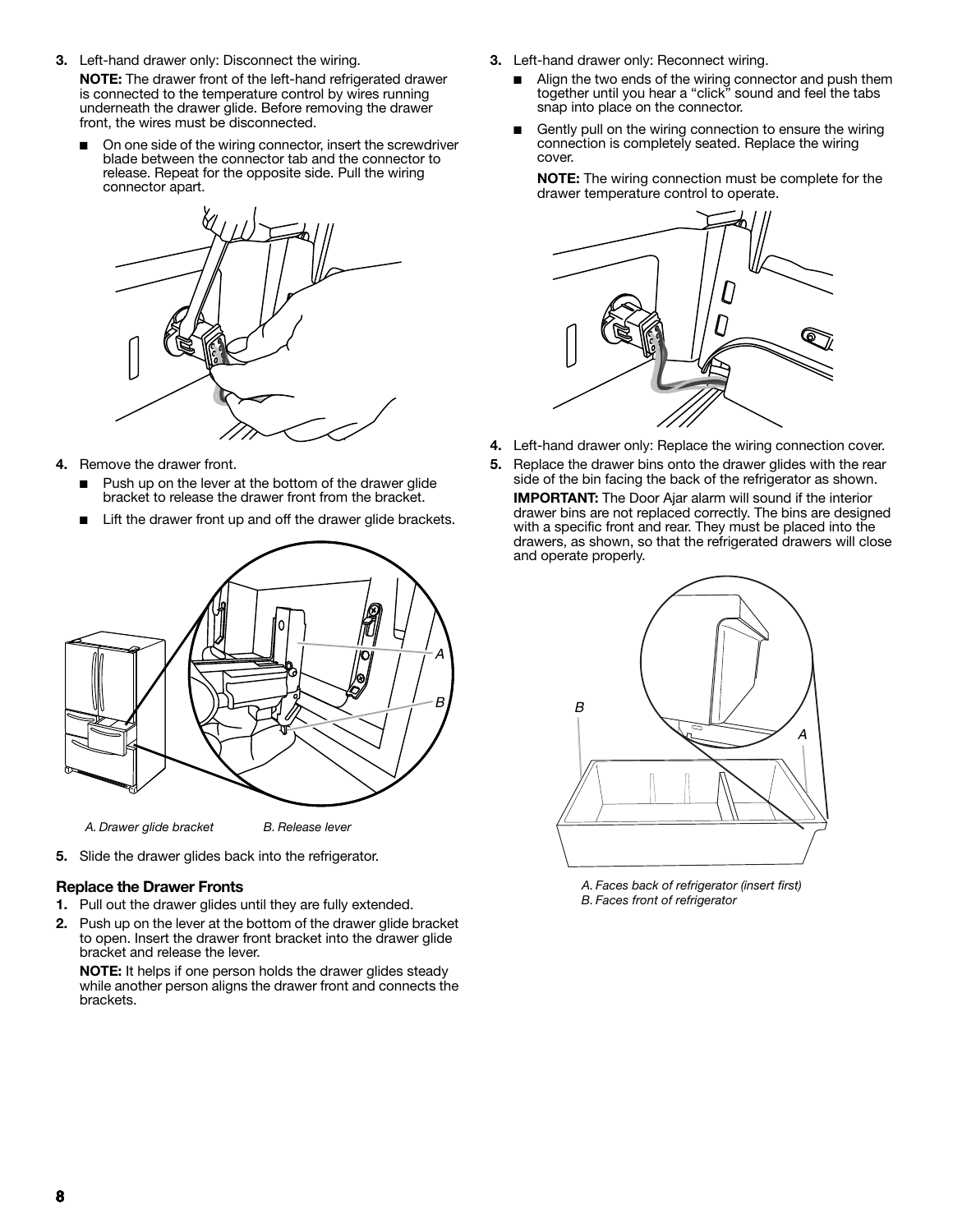# **Freezer Drawer**

# **Remove Drawer Front**

- **1.** Open the freezer drawer to its full extension.
- **2.** Loosen the two top screws that fasten the drawer front to the drawer glides. The two screws (one on the left-hand side and one on the right-hand side) are located inside the drawer front.
- **3.** Lift up on the drawer front to release the plastic studs from the drawer glide bracket slots.



*A. Drawer glide bracket slots*

**4.** Slide the drawer glides back into the freezer.

# **Replace Drawer Front**

- **1.** Pull out the freezer drawer glides to their full extension.
- **2.** Holding the drawer front by its sides, align the two plastic studs, located at the bottom, inside the drawer front, with the drawer glide bracket slots.

**NOTE:** It helps if one person holds the drawer glides steady while another person aligns the drawer front and inserts the studs into the slots.



*A. Drawer front screw B. Drawer front plastic stud*

**3.** Replace and tighten the two screws at the top of the drawer front (one on the left-hand side and one on the right-hand side).

# **Final Steps**



**Do not use an extension cord.**

**Failure to follow these instructions can result in death, fire, or electrical shock.**

- **1.** Plug into a grounded 3 prong outlet.
- **2.** Reset the controls. See "Using the Control(s)" and "Temperature Controlled Exterior Drawer."
- **3.** Return all removable parts and the food to the drawers.

# Align Doors and Drawers

Once the doors and drawer fronts are replaced on the refrigerator, you may notice that the doors appear angled or that they are no longer level. Both the refrigerator doors and refrigerated drawers are adjustable.

## **Align Refrigerator Door**

**Tools Provided:** 1/<sub>8</sub>" hex key

**1.** Keeping both refrigerator doors closed, pull out the right-hand refrigerated drawer. Locate the bottom hinge pin of the refrigerator door. The alignment screw is inside the bottom hinge pin.



*A. Bottom hinge pin B. Turn to the right to raise.* *C. Turn to the left to lower. D.*  $\frac{1}{8}$ <sup>"</sup> Hex kev

- **2.** Insert the short end of the <sup>1/8</sup>" hex key (packed with the Door Handle Installation Instructions) into the bottom hinge pin until it is fully engaged in the alignment screw.
	- To raise the door, turn the hex key to the right.
	- To lower the door, turn the hex key to the left.
- **3.** Continue to turn the alignment screw until the doors are aligned.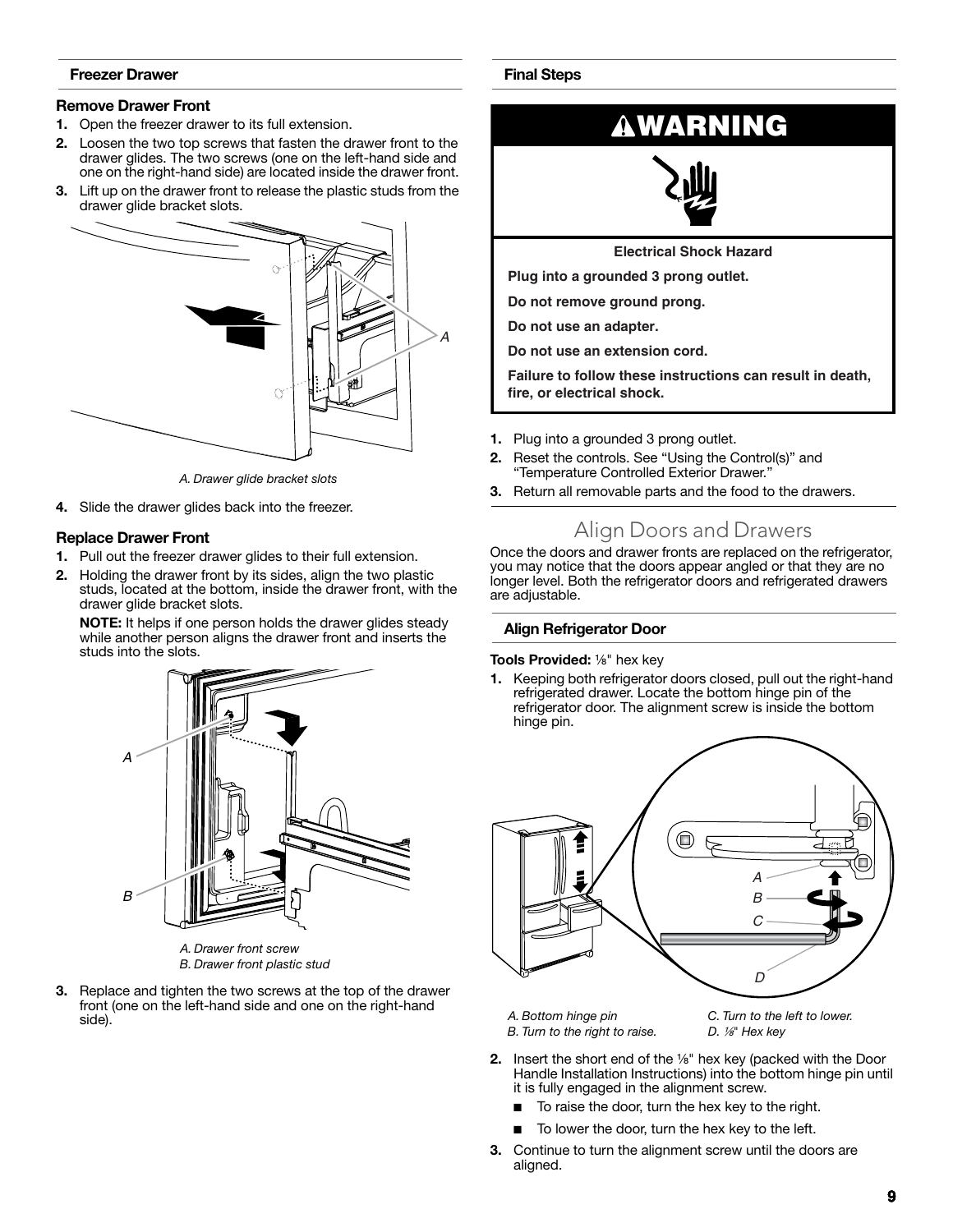**3.** Locate the drawer glide brackets (A).

# **Align Refrigerated Drawer Fronts**

When the drawer fronts are aligned, the width of the vertical space (A) between the refrigerator doors (B) and the drawer fronts (C) is the same thickness, and the drawers appear level.



Aligning the drawer fronts is a two-step process. The first step is to adjust the drawer fronts up and down. The second step shifts the drawer fronts from side to side. Visually inspect the refrigerator for alignment and adjust the drawer fronts as needed.

# **Step 1 - Adjust the Drawer Fronts Up/Down**

**IMPORTANT:** Each refrigerated drawer can be adjusted up and down on both the left and the right sides.



# **Tools Needed:** Phillips screwdriver

- **1.** With the drawers closed, identify the drawer front that needs to be raised or lowered.
- **2.** Open the drawer to its full extension. Grasp the sides of the interior bin, and then lift it up and out to remove.

![](_page_7_Figure_11.jpeg)

![](_page_7_Figure_12.jpeg)

*A. Drawer glide brackets*

**4.** Insert the Phillips screwdriver into screw (A) and turn counterclockwise to loosen the drawer front.

![](_page_7_Picture_15.jpeg)

*A. Tightening screw B. Adjusting screw*

**5.** Insert the Phillips screwdriver into screw (B) to adjust the drawer front.

**IMPORTANT:** The direction you turn screw (B) depends on which side of the drawer you are adjusting.

#### **Left-Hand Side Drawer Glide**

![](_page_7_Figure_20.jpeg)

- To raise the drawer front, turn screw (B) clockwise.
- To lower the drawer front, turn screw (B) counterclockwise.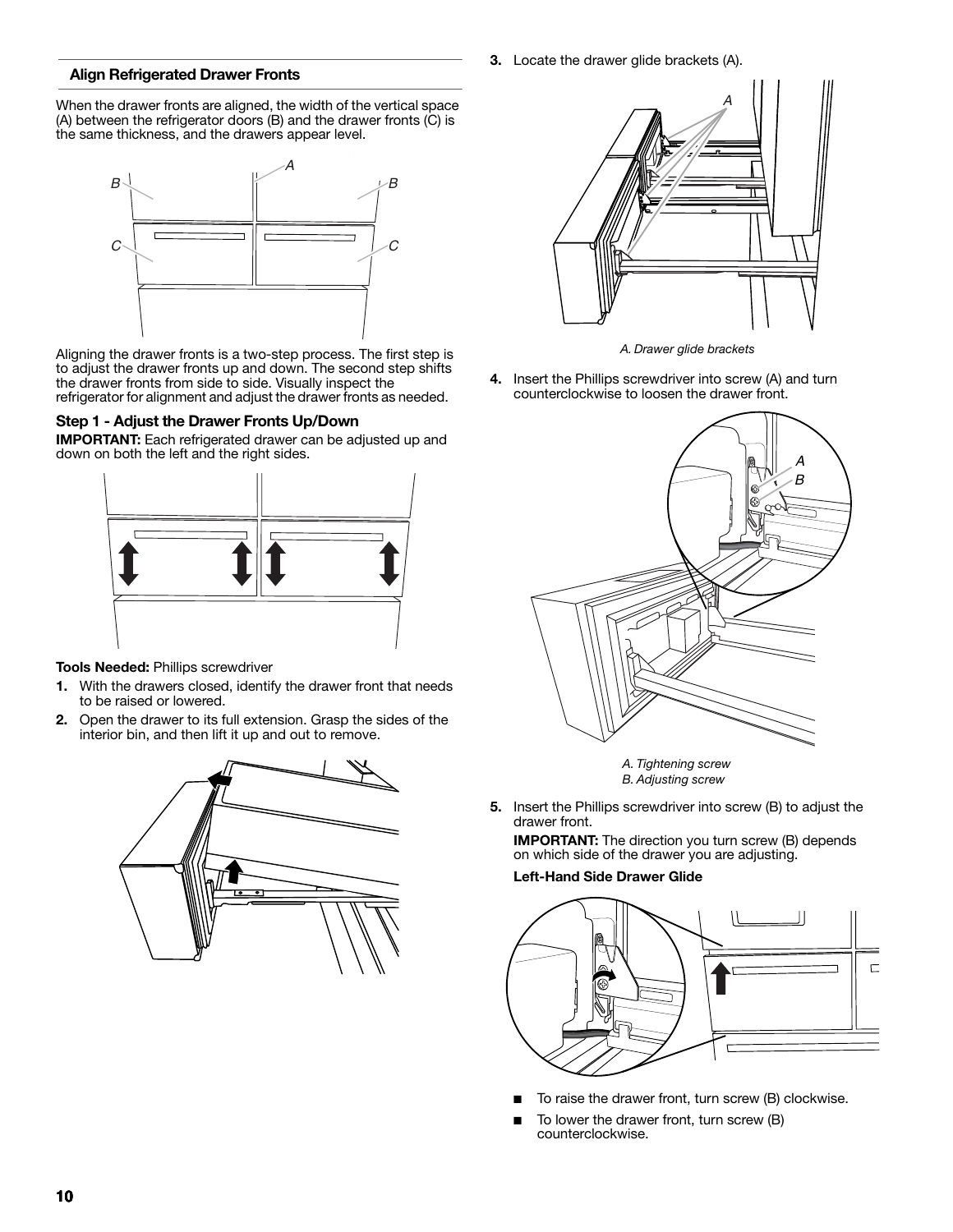![](_page_8_Figure_1.jpeg)

- To raise the drawer front, turn screw (B) counterclockwise.
- To lower the drawer front, turn screw (B) clockwise.
- **6.** Insert the Phillips screwdriver into screw (A), and turn clockwise to tighten the drawer front.
- **7.** Close the refrigerated drawer to check the alignment. Repeat steps 2 through 6 until the drawer fronts are level.

# **Step 2 - Adjust the Drawer Fronts Side-to-Side**

**IMPORTANT:** Each refrigerated drawer can be adjusted side-to-side on both the left and right side.

![](_page_8_Figure_8.jpeg)

- **1.** With the drawers closed, identify the drawer that is not aligned.
- **2.** Open the drawer to its full extension. Grasp the sides of the interior bin, and then lift it up and out to remove. (See step 1 for further details.)
- **3.** Locate the drawer glide brackets. (See step 1 for further details.)
- **4.** Starting with the glide bracket closest to the vertical gap, press and hold the release lever (C) up. With your other hand, lift the door clip (A) from the bracket (B).

![](_page_8_Figure_13.jpeg)

*B. Drawer glide bracket C. Release lever*

- **5.** Reposition the clip (A) onto the glide bracket (B) in the direction you want to move the drawer front. Make sure that the glide bracket is vertically level.
- **6.** Release the lever (C) to lock the glide bracket into position.
- **7.** Repeat steps 3 through 6 for the other side of the drawer front. **NOTE:** Adjust the clip (A) on the top of the second glide

bracket (B) so that it is in the same position as the side you adjusted first.

**8.** Close the drawer and visually inspect the gap. Repeat steps 2 though 7 until the drawer fronts are aligned.

#### **Final Steps**

- **1.** Replace the interior drawer bins. **NOTE:** The bins must be placed into the drawers correctly so that the refrigerated drawers will close and operate properly. See "Remove and Replace Drawer Fronts."
- **2.** Close the refrigerated drawers.

![](_page_8_Figure_23.jpeg)

**IMPORTANT:** This refrigerator is designed for indoor, household use only.

To ensure proper ventilation for your refrigerator, allow for a  $\frac{1}{2}$ " (1.25 cm) of space on each side and at the top. Allow for a 1" (2.54 cm) space behind the refrigerator. If your refrigerator has an ice maker, allow extra space at the back for the water line connections. When installing your refrigerator next to a fixed wall, leave a 3<sup>3/4</sup>" (9.5 cm) minimum space between the refrigerator and wall to allow the door to swing open.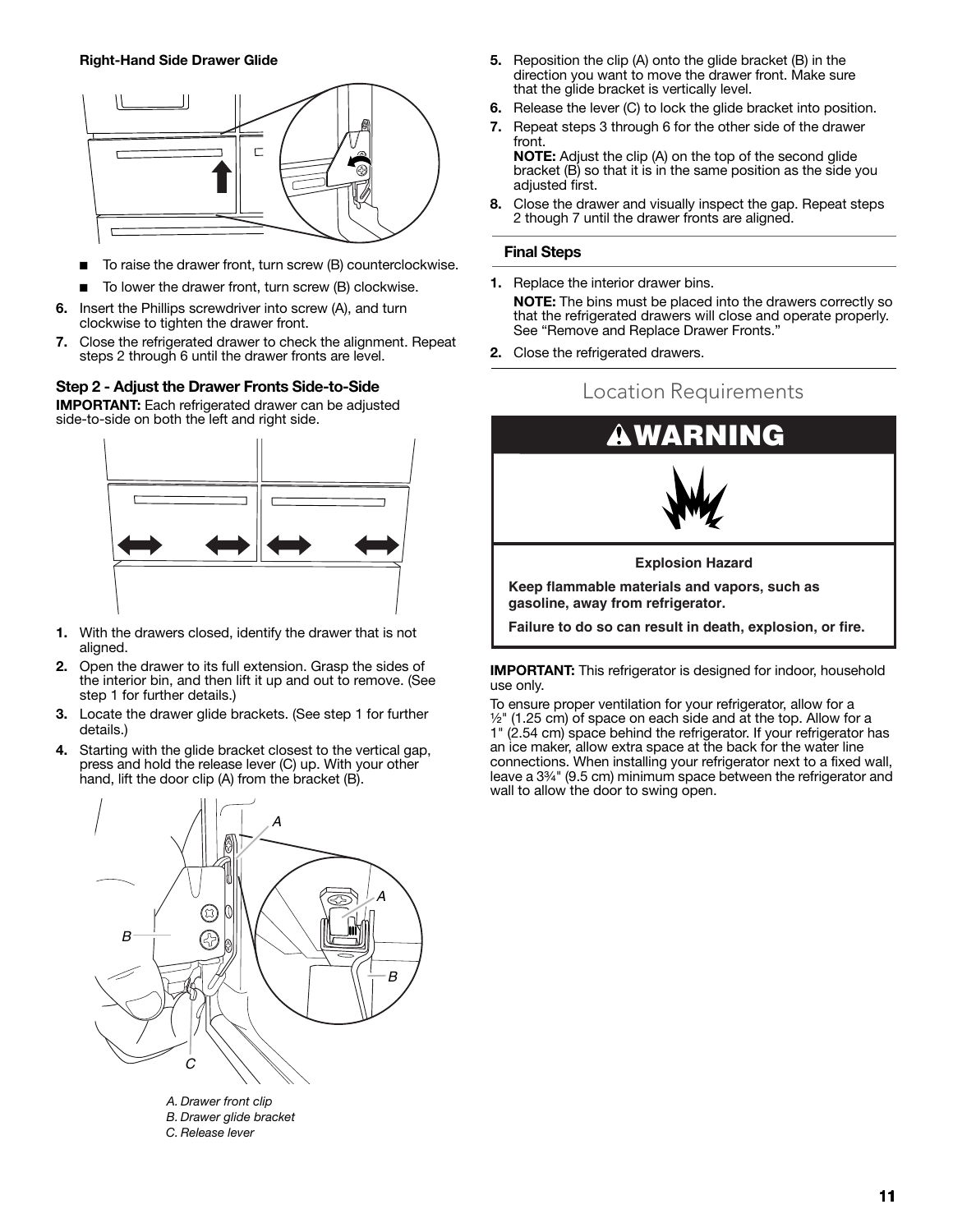**NOTE:** This refrigerator is intended for use in a location where the temperature ranges from a minimum of 55°F (13°C) to a maximum of 110°F (43°C). The preferred room temperature range for optimum performance, which reduces electricity usage and provides superior cooling, is between 60°F (15°C) and 90°F (32°C). It is recommended that you do not install the refrigerator near a heat source, such as an oven or radiator.

![](_page_9_Figure_1.jpeg)

# Electrical Requirements

# **RNING**

![](_page_9_Picture_4.jpeg)

**Electrical Shock Hazard**

**Plug into a grounded 3 prong outlet.**

**Do not remove ground prong.**

**Do not use an adapter.**

**Do not use an extension cord.**

**Failure to follow these instructions can result in death, fire, or electrical shock.**

Before you move your refrigerator into its final location, it is important to make sure you have the proper electrical connection.

### **Recommended Grounding Method**

A 115-volt, 60 Hz, AC-only 15- or 20-amp fused, grounded electrical supply is required. It is recommended that a separate circuit serving only your refrigerator and approved accessories be provided. Use an outlet that cannot be turned off by a switch. Do not use an extension cord.

**NOTE:** Before performing any type of installation, cleaning, or removing a light bulb, turn off Cooling, and then disconnect the refrigerator from the electrical source. When you have finished, reconnect the refrigerator to the electrical source and turn on Cooling. See "Using the Control(s)."

# Water Supply Requirements

A cold water supply with water pressure between 35 and 120 psi (241 and 827 kPa) is required to operate the water dispenser and ice maker. If you have questions about your water pressure, call a licensed, qualified plumber.

**NOTE:** If the water pressure is less than what is required, the flow of water from the water dispenser could decrease or ice cubes could be hollow or irregular shaped.

# **Reverse Osmosis Water Supply**

**IMPORTANT:** The pressure of the water supply coming out of a reverse osmosis system going to the water inlet valve of the refrigerator needs to be between 35 and 120 psi (241 and 827 kPa).

If a reverse osmosis water filtration system is connected to your cold water supply, the water pressure to the reverse osmosis system needs to be a minimum of 40 to 60 psi (276 to 414 kPa).

- Check to see whether the sediment filter in the reverse osmosis system is blocked. Replace the filter if necessary.
- Allow the storage tank on the reverse osmosis system to refill after heavy use. The tank capacity could be too small to keep up with the requirements of the refrigerator.

**NOTE:** Faucet-mounted reverse osmosis systems are not recommended.

■ If your refrigerator has a water filter, it may further reduce the water pressure when used in conjunction with a reverse osmosis system. Remove the water filter. See "Water Filtration System."

If you have questions about your water pressure, call a licensed, qualified plumber.

# Connect the Water Supply

Read all directions before you begin.

### **IMPORTANT:**

- Plumbing shall be installed in accordance with the International Plumbing Code and any local codes and ordinances.
- The gray water tubing on the back of the refrigerator (which is used to connect to the household water line) is a PEX (cross-linked polyethylene) tube. Copper and PEX tubing connections from the household water line to the refrigerator are acceptable and will help avoid off-taste or odor in your ice or water. Check for leaks.

If PEX tubing is used instead of copper, we recommend the following Part Numbers: W10505928RP (7 ft [2.14 m] jacketed PEX), 8212547RP (5 ft [1.52 m] PEX), or W10267701RP (25 ft [7.62 m] PEX).

Install tubing only in areas where temperatures will remain above freezing.

## **Tools Needed:**

Gather the required tools and parts before starting installation.

- Flat-blade screwdriver
- $\frac{7}{6}$ " and  $\frac{1}{2}$ " open-end wrenches or two adjustable wrenches
- $\frac{1}{4}$ " nut driver

**NOTE:** Do not use a piercing-type or  $\frac{3}{16}$ " (4.76 mm) saddle valve which reduces water flow and clogs easier.

### **Connect to Water Line**

**IMPORTANT:** If you turn the refrigerator on before the water is connected, turn off the ice maker.

- **1.** Unplug refrigerator or disconnect power.
- **2.** Turn off main water supply. Turn on nearest faucet long enough to clear line of water.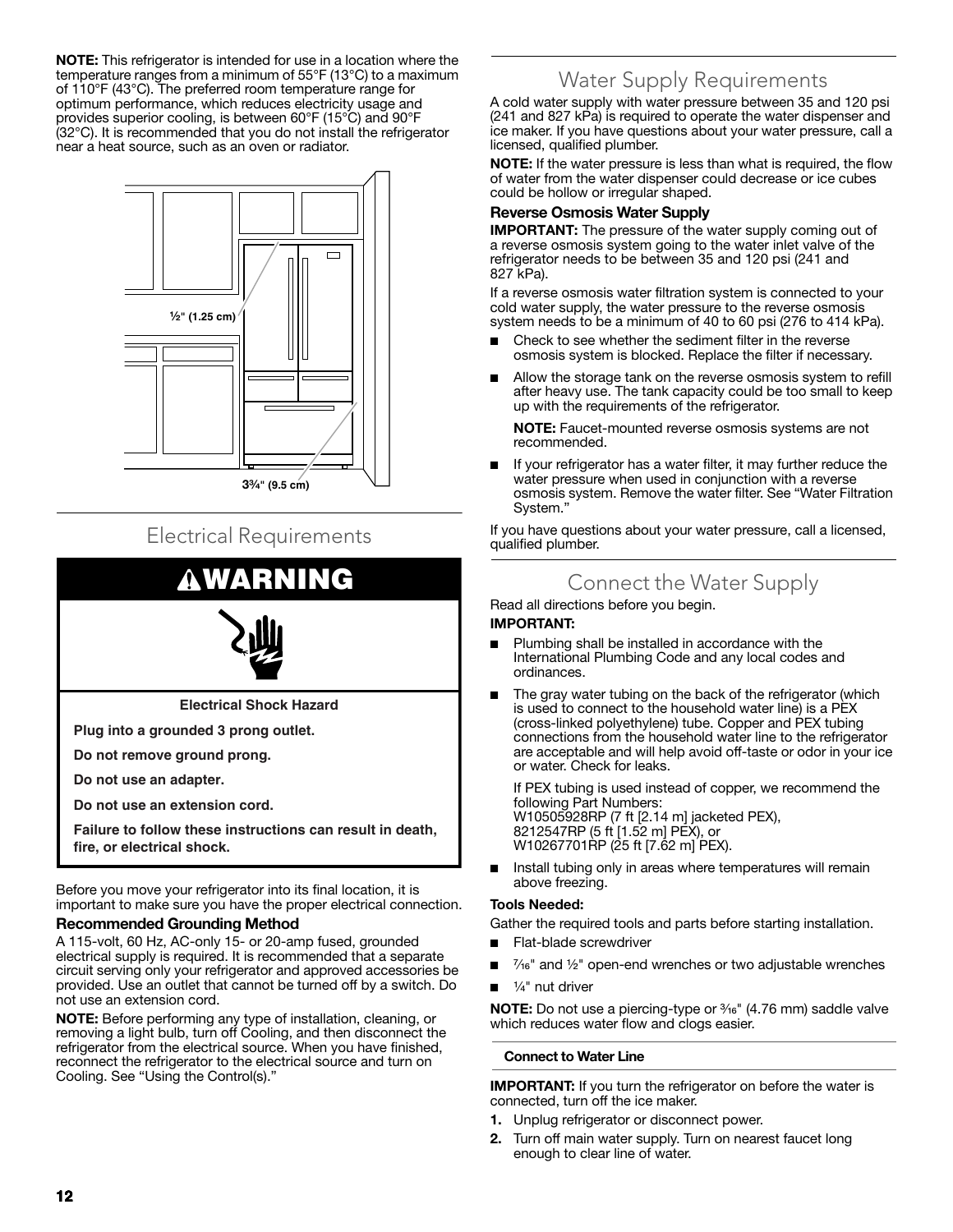**3.** Use a quarter-turn shut-off valve or the equivalent, served by  $a \frac{1}{2}$ " household supply line.

**NOTE:** To allow sufficient water flow to the refrigerator, a minimum  $\frac{1}{2}$ " (12.7 mm) size household supply line is recommended.

![](_page_10_Figure_2.jpeg)

*A. Sleeve B. Nut C. Copper tubing (to refrigerator) D. Household supply line (½" minimum)*

- **4.** Now you are ready to connect the copper tubing to the shut-off valve. Use  $\frac{1}{4}$ " (6.35 mm) O.D. (outside diameter) soft copper tubing to connect the shut-off valve and the refrigerator.
	- Ensure that you have the proper length needed for the job. Be sure both ends of the copper tubing are cut square.
	- Slip compression sleeve and compression nut onto copper tubing as shown. Insert end of tubing into outlet end squarely as far as it will go. Screw compression nut onto outlet end with adjustable wrench. Do not overtighten.

![](_page_10_Figure_7.jpeg)

*A. Compression sleeve B. Compression nut*

*C. Copper tubing*

**5.** Place the free end of the tubing into a container or sink and turn on main water supply to flush out tubing until water is clear. Turn off shut-off valve on the water pipe.

**NOTE:** Always drain the water line before making the final connection to the inlet of the water valve to avoid possible water valve malfunction.

**6.** Bend the copper tubing to meet the water line inlet which is located on the back of the refrigerator cabinet as shown. Leave a coil of copper tubing to allow the refrigerator to be pulled out of the cabinet or away from the wall for service.

# **Connect to Refrigerator**

Follow the connection instructions specific to your model.

# **Style 1**

**1.** Remove plastic cap from water valve inlet port. Attach the copper tube to the valve inlet using a compression nut and sleeve as shown. Tighten the compression nut. Do not overtighten. Confirm copper tubing is secure by pulling on copper tubing.

**2.** Create a service loop with the copper tubing. Avoid kinks when coiling the copper tubing. Secure copper tubing to refrigerator cabinet with a "P" clamp.

![](_page_10_Figure_18.jpeg)

**3.** Turn on water supply to refrigerator and check for leaks. Correct any leaks.

# **Style 2**

- **1.** Unplug refrigerator or disconnect power.
- **2.** Remove and discard the short, black plastic part from the end of the water line inlet.
- **3.** Thread the nut onto the end of the tubing. Tighten the nut by hand. Then tighten it with a wrench two more turns. Do not overtighten.

**NOTE:** To avoid rattling, be sure the copper tubing does not touch the cabinet's side wall or other parts inside the cabinet.

![](_page_10_Figure_25.jpeg)

- **4.** Install the water supply tube clamp around the water supply line to reduce strain on the coupling.
- **5.** Turn on shut-off valve.
- **6.** Check for leaks. Tighten any connections (including connections at the valve) or nuts that leak.
- **7.** On some models, the ice maker is equipped with a built-in water strainer. If your water conditions require a second water strainer, install it in the  $\frac{1}{4}$ " (6.35 mm) water line at either tube connection. Obtain a water strainer from your appliance dealer.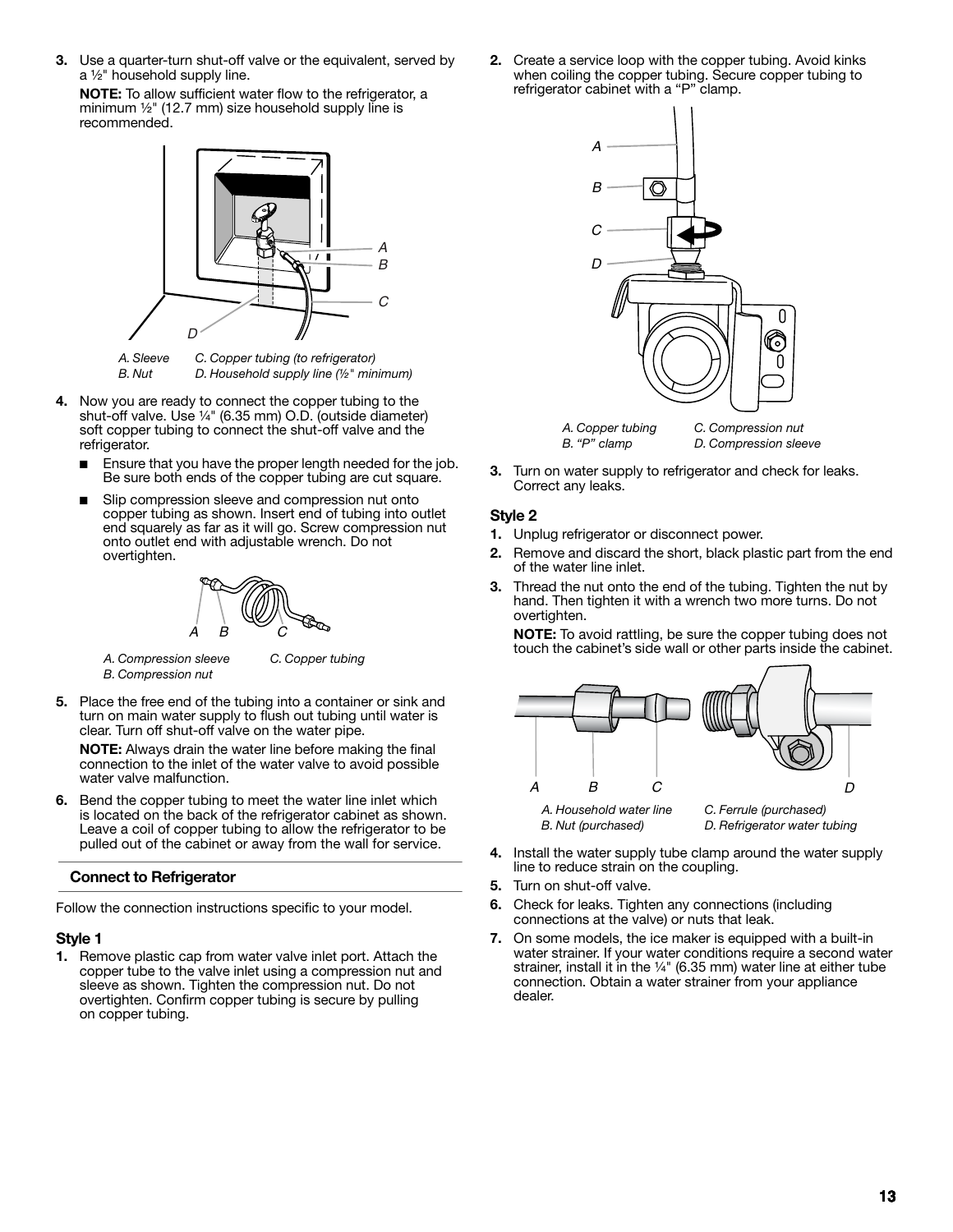# **Complete the Installation**

![](_page_11_Picture_1.jpeg)

**NOTE:** Allow 24 hours to produce the first batch of ice. Discard the first three batches of ice produced. Allow 3 days to completely fill the ice storage bin.

Handle Installation and Removal

**Parts Included:** Refrigerator door handles (2), refrigerated drawer handles (2), freezer drawer handle  $(1)$ ,  $\frac{3}{2}$ " hex key, spare setscrew(s)

**NOTE:** The freezer drawer handle is longer than the door handles. Handle style may vary by model.

# **Install Handles**

### **Refrigerator Doors**

**NOTE:** Handle mounting setscrews are preinstalled inside the handle.

- **1.** Remove the handles from the packaging inside the refrigerator and place them on a soft surface.
- **2.** Open a refrigerator compartment door. On the closed door, place a handle onto the shoulder screws so that the setscrews are facing the adjacent door.

![](_page_11_Figure_11.jpeg)

**3.** Firmly push the handle toward the door until the handle base is flush against the door.

**4.** While holding the handle, insert the short end of the hex key into the upper hole and slightly rotate the hex key until it is engaged in the setscrew.

![](_page_11_Figure_14.jpeg)

- **5.** Using a clockwise motion, tighten the setscrew just until it begins to contact the shoulder screw. Do not fully tighten.
- **6.** Repeat steps 4 and 5 to fasten the lower setscrew.
- **7.** Once both setscrews have been partially tightened as instructed in the previous steps, fully tighten both setscrews. **IMPORTANT:** When the screws feel tight, tighten them an additional quarter-turn. The handle is not properly installed without this extra tightening.
- **8.** Repeat steps 2 through 7 to install the other handle onto the adjacent refrigerator door.

#### **Refrigerator and Freezer Drawers**

**1.** With the drawer closed, place the handle onto the shoulder screws so that the setscrews are facing down toward the floor.

![](_page_11_Figure_21.jpeg)

![](_page_11_Figure_22.jpeg)

**2.** Firmly push the handle toward the drawer until the handle base is flush against the drawer.